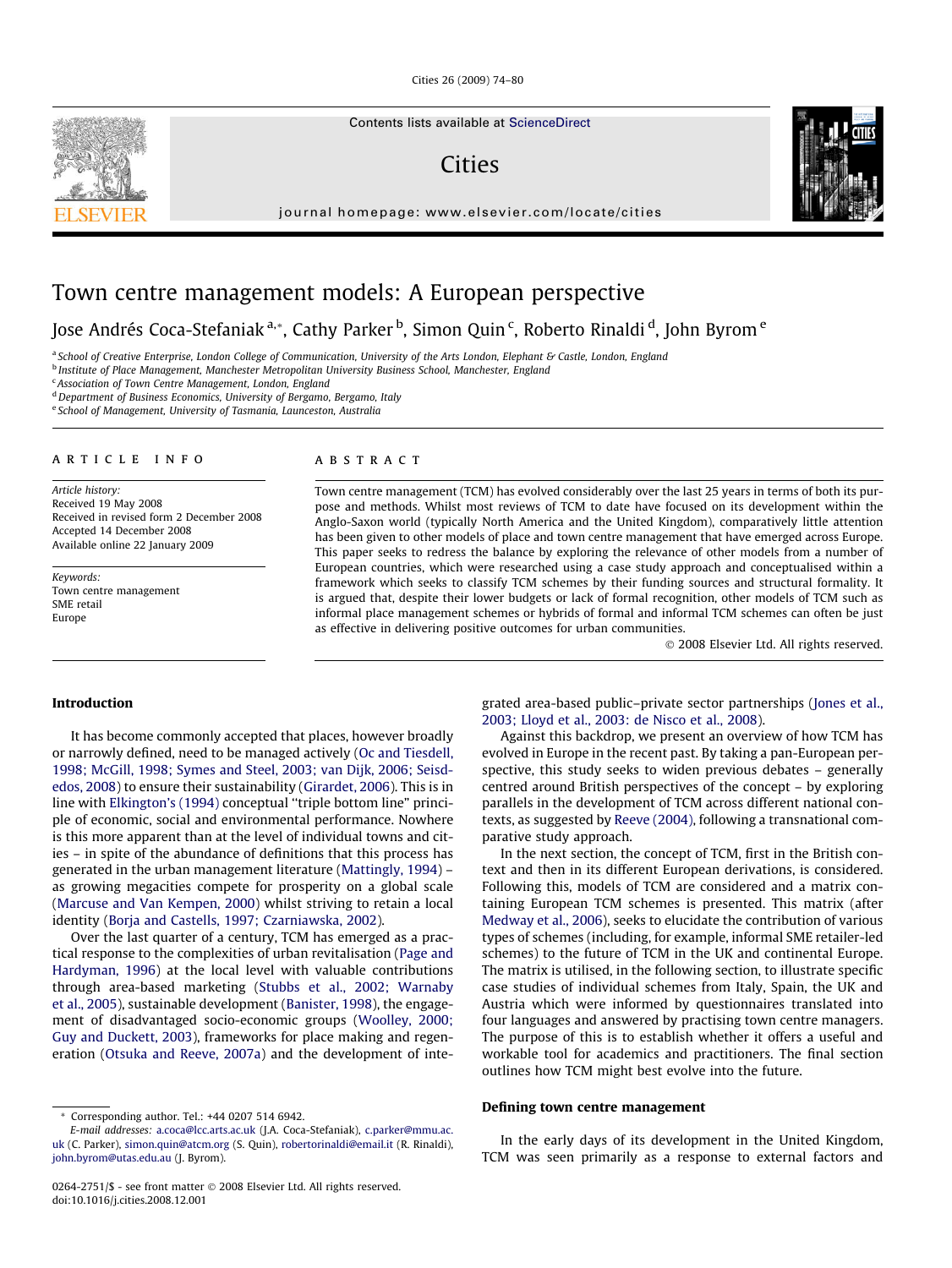consisted of ''a comprehensive response to competitive pressures, which involves development, management and promotion of both public and private areas within town centres, for the benefit of all concerned" ([Wells, 1991](#page--1-0), p. 24). Guy suggested a more specific vision of this role, with TCM incorporating:

''many of the hitherto usually separate concerns of town planning, leisure, public health and publicity departments. Secondly, it implies a co-operative rather than confrontational relationship with the private sector" ([Guy, 1993,](#page--1-0) p. 36)

Other (British) authors have built on this to suggest a more strategic marketing facet to TCM. For instance, Warnaby et al.'s widelycited definition suggests that it involves:

''the search for competitive advantage through the maintenance and/or strategic development of both public and private areas and interests within town centres, initiated and undertaken by stakeholders drawn from a combination of the public, private and voluntary sectors" (1998, pp. 17–18)

More recently, the concept of TCM has also been defined through the pivotal strategic management role that each town centre manager plays in:

''gathering and sharing market information, enabling stakeholders to work together in the strategic planning process, setting up formal and informal communication and social networks between partners, training the town's stakeholder employees to implement the regeneration strategy and maintain a marketing orientation, and evaluating success, in order to both motivate all involved and to assess progress" [\(Whyatt, 2004](#page--1-0), p. 352)

In the UK, the Association of Town Centre Management [\(ATCM\)](#page--1-0) – the leading body representing town centre management schemes across the United Kingdom and the Republic of Ireland with 550 members in 2008 – defines (town/city) centre management as:

''a co-ordinated pro-active initiative designed to ensure that our town and city centres are desirable and attractive places. In nearly all instances the initiative is a partnership between the public and private sectors and brings together a wide-range of key interests" (nd, unpaginated)

Parallel to the development of TCM in the United Kingdom, sim-ilar initiatives began to arise in Spain [\(AGECU, nd; Mart](#page--1-0)ı[n Rojas,](#page--1-0) [1997; Dirección General de Comercio Interior, 1998; Sánchez del](#page--1-0) Ri[o, 2001\)](#page--1-0), Italy [\(Moras et al., 2004; Zanderighi, 2004; Codato](#page--1-0) [et al., 2005\)](#page--1-0), Sweden ([Sandahl and Lindh, 1995; Forsberg et al.,](#page--1-0) [1999; Svenska Stadskärnor, nd](#page--1-0)), Austria [\(Stadtmarketing Austria,](#page--1-0) [nd](#page--1-0)), France ([Cossardeaux, 1999](#page--1-0)), Norway [\(Norsk Sentrumsforum,](#page--1-0) [2008](#page--1-0)), Belgium [\(AMCV, nd](#page--1-0)), Germany [\(BCSD, nd\)](#page--1-0) and other European countries. Although there was much in common with the UK factors initiating TCM, e.g. the need to revitalise town centres which faced decline due to the emergence of alternative retail formats such as out-of-centre and edge-of-centre shopping centres and retail parks [\(Dawson and Burton, 1999\)](#page--1-0), the means to achieve this were altogether different. Unlike in the UK, most Spanish, Italian and French TCM schemes, for example, were led from the outset by small and medium sized independent retailers [\(Molinillo](#page--1-0) [Jiménez, 2001](#page--1-0)). This led to a greater focus on retailing, customer service and the development of local trade associations. Although a single generally accepted definition is yet to be agreed upon in Spain following various attempts at the local and regional levels (e.g. [Pascual, 1995; Frechoso Remiro, 2000; Torres Outón, 2005\)](#page--1-0), the concept of centros comerciales urbanos or centros comerciales abiertos first coined by [Castresana \(1999\)](#page--1-0) – both of which can be translated as ''retailer-led town centre management schemes" –

has been defined geographically and functionally (i.e. in terms of retailing) as:

''[a scheme aimed to manage] retail outlets in a section of the town or city, normally bound by a number of streets, which tends to coincide with the historical old town where, traditionally, street markets existed and, therefore, most trade used to take place outdoors" (translated from [Vilariño et al., 2002,](#page--1-0) p. 35).

In spite of this spatial definition of a typical TCM scheme, the conceptual description of this management model would not be complete without reference to the importance of the high level of cooperation that must exist between retailers, other small businesses in the service sector (e.g. restaurants, cafes, entertainment outlets, and so forth) and local authorities. It is through such cooperation that the model can achieve its full potential in terms of the facilitation of an integrated approach to the management of public and private space through effective public–private partnerships ([Rovira Lara, 2000\)](#page--1-0).

In line with this philosophy, a similar model of retailer-led TCM has emerged in Italy under the name of centro commerciale naturale, which has been defined as:

''an aggregation of small sized retail shops located in a homogeneous area of the historic city centre that, through a proper company scheme, position themselves in a privileged position with the town council for the development of common strategies ... not only from the commercial competitiveness point of view, but above all from that of the peculiarity of the retail framework to safeguard and valorise, through the reinforcement of the business structure, the urban places of interaction, liveability and socio-environmental balance" (translated from [Valente, 2004](#page--1-0), p. 894)

Unlike its Spanish and Italian counterparts, the French TCM model, reported by [Molinillo Jiménez \(2001\),](#page--1-0) based originally on the Vitrines de retailer-led formula (e.g. Vitrines de Mulhouse – the Retailers of Mulhouse), relies on the creation of a public–private partnership to finance the position of the town centre manager. This hybrid model has been linked by [Cossardeaux \(1999\)](#page--1-0) to a ''French variation of the British town centre management model" (translated from [Molinillo Jiménez, 2001,](#page--1-0) p. 34).

Overall, there are various major themes that are common across the European definitions of TCM reviewed above – a common purpose, working in partnership and the presence of a mix of stakeholders (both public and private). However, differences are clearly apparent between the UK definitions of TCM and the French, Italian, and Spanish ones. The continental European approaches are dependent upon the involvement of retailers and other town centre small businesses, with the aggregation of these businesses being the major objective. This is in contrast to the UK approach, which typically makes explicit reference to the building of competitive advantage for town and city centres (e.g. through better quality of life for residents, diversity in the retail and leisure offer, attractions for visitors, etc.) being the raison-d'être for TCM.

#### Models of town centre management

Whilst a review of the different definitions of TCM is helpful in establishing the various European interpretations of the concept and its current state of development (in light of the fact that a formal definition does not exist in many countries), it tells us little about the structure and operations of TCM. These are now reviewed.

[Warnaby et al. \(1998, p. 19\)](#page--1-0) ''believe that the criteria of organizational structure and resource are central to a proper understand-